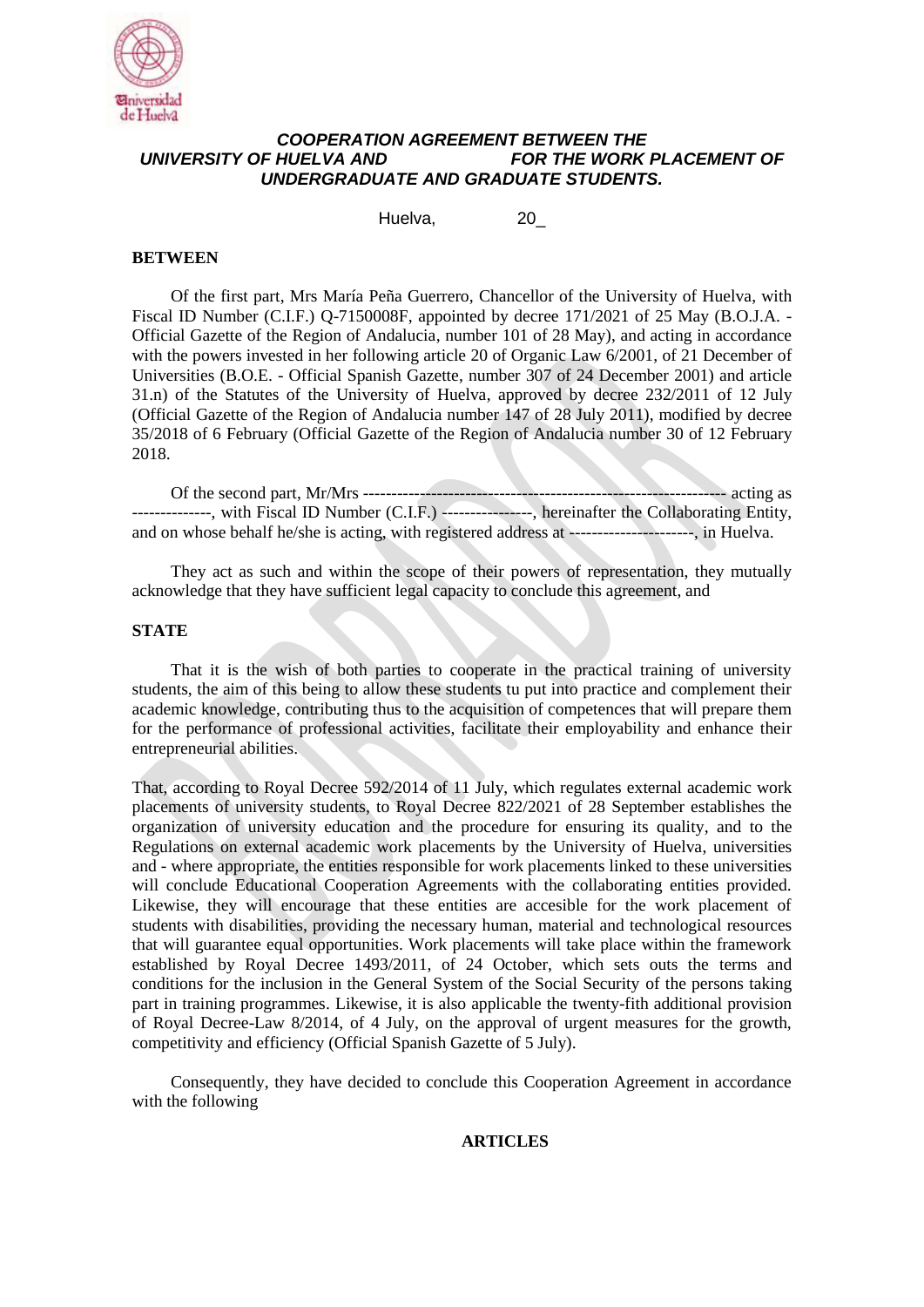**FIRST**.- The agreement shall apply to academic work placements – external, curricular and extracurricular, at the COLLABORATING ENTITY, of those students enrolled in any studies provided by the University or by the centres attached to the University themselves. It shall apply in the terms included in the internal rules on work placements by the University of Huelva and in the syllabus of the corresponding studies.

**SECOND***.-* The strands of work to be performed by university students must state the educational aims and the activities to be carried out. Likewise, the contents of the work placement will be stated so that they guarantee the direct relation of the competences to be acquired with the studies taken.

**THIRD***.*- Every year at the beginning of each academic year - and in the case of curricular work placements, the COLLABORATING ENTITY shall determine the number of students who will benefit from work placements. This number shall be indicated in the corresponding annex.

The placement length and the student´s academic profile will be those stated in the syllabus, and will be included in the corresponding annex.

**FOURTH***.-* In the case of extracurricular work placements, the number, profile, length, amount and training plan will be expressly determined by the COLLABORATING ENTITY by any means that provides a record of it. This should be stated in the resolution.

Students will be selected taking into account both the training programme subject of the work placement and the profile stated in the offer, from those included in the database created to this effect by the university.

**FIFTH**.*-* In the case of curricular work placements, the COLLABORATING ENTITY is under no obligation to make any economic contribution as aid package or help for studies or expenses for administration costs. Nonetheless, it may – on its own accord, stipulate the granting to the student of a certain amount as aid package or help for his/her studies.

In the case of extracurricular work placements, the COLLABORATING ENTITY offering the work placements will pay the student monthly the amount stipulated in the corresponding offer, as aid package or help for his/her studies, by any means that provides a record of it. The collaborating entity will likewise pay the University of Huelva management, administration and liability insurance fees as sponsorship – which will be approved annually by the corresponding Vice-Rectorate.

**SIXTH.-** The leave policy will have been set out in the Regulations on external academic work placements by the University of Huelva. These policies must include the rules that allow students to fulfil their academic, training and representation and participation activities. Likewise, and when it comes to students with disabilities, to reconcile the performance of their work placement tasks with those personal activities and situations which result from or are linked to their own disability, provided advance notice to the collaborating entity has been given in sufficient time.

Apart from that, the internal regulations and the custom proper to the collaborating entity will apply.

**SEVENTH.-** The COLLABORATING ENTITY will be subject to those obligations set out in article 21 of the Rules on External Work Placements by the University, and will have those rights stated in article 20 of the said Rules.

**EIGHTH***.***-** The UNIVERSITY will be subject to those obligations set out in article 22 of the Rules on External Academic Work Placements by the University.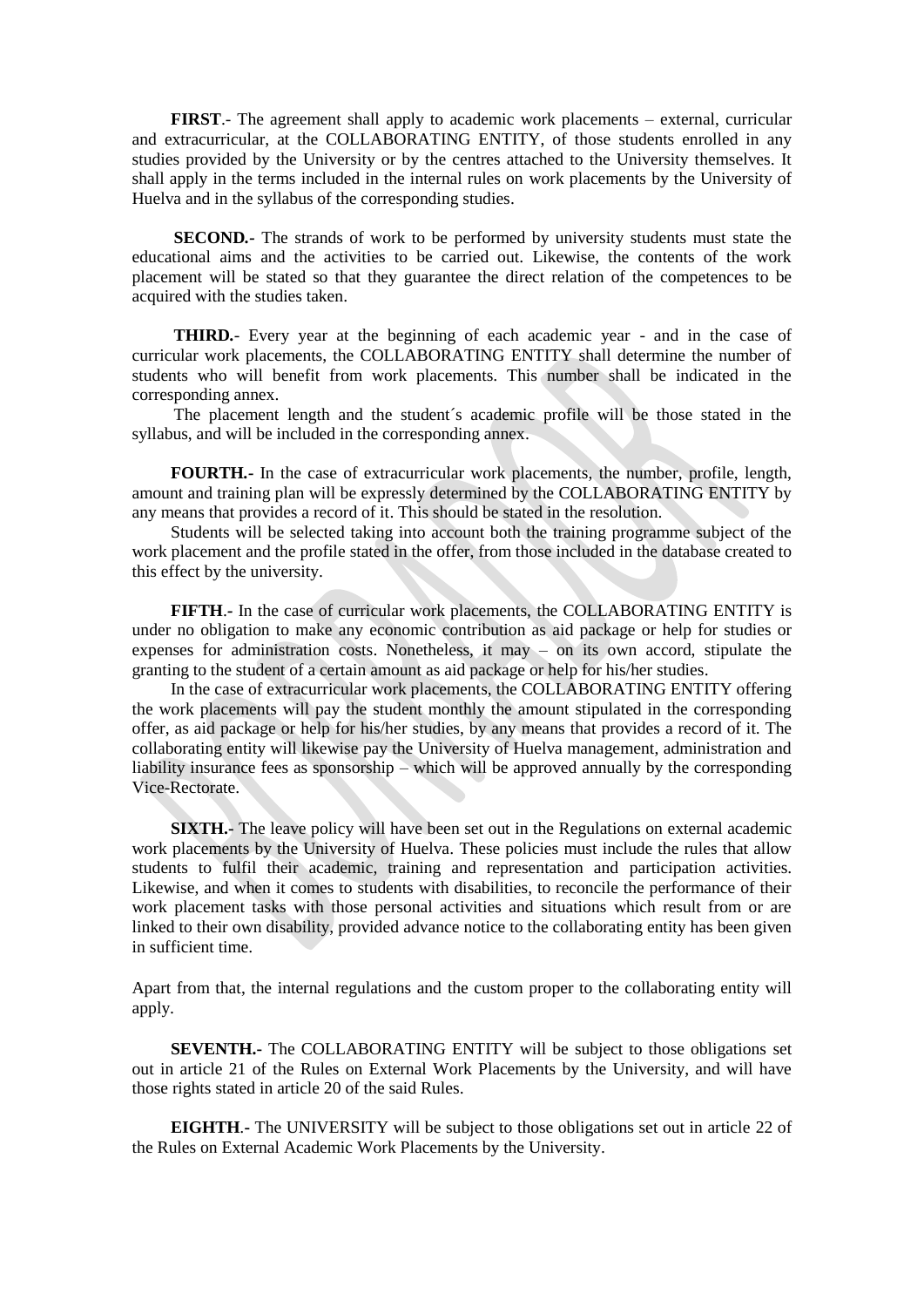**NINTH.-** In the course of their external academic work placements, STUDENTS will be subject to those obligations set out in article 24 of the Rules on External Academic Work Placements by the University, and will have those rights stated in article 23 of the said Rules.

**TENTH***.***-** Students will be covered, in the event of an accident, illness or family misfortune by the Student Insurance, in the terms and conditions established the the current legislation. In the case of students over 28 years of age, they must take out an accident insurance – the cost of wich should be borne by themselves, and provide a copy of this insurance prior to the begining of the work placement. Also, civil liability towards third parties incurred by students on work placements is covered by the insurance policy the University of Huelva must take out to that effect.

Regarding extracurricular work placements, Royal Decree 1493/2011 of 24 October - on the terms and conditions of inclusion in the General Social Security System of those persons taking part in training programmes, shall apply. In the case of paid curricular work placements, Royal Decree-Law 8/2014 shall apply.

**ELEVENTH***.*- Under no circumstances will those benefiting from work placements have any kind of links or employment relationships, contractual or statutory whatsoever with the UNIVERSITY OF HUELVA or the collaborating entity where the work placements will take place.

**TWELFTH***.*- Work placements length will be as follows:

a) The length of external curricular work placements will be indicated by the corresponding syllabus, in the terms set out by article 12.6 of Royal Decree 822/2021 of 28 September

b) Extracurricular work placements – account taken of the possible performance of prior or post curricular work placements, will have a minimum length of 2 months and a maximum length not exceeding fifty per cent of the academic year, the maximum being 6 months. They will ensure the correct development and participation in academic activities of students.

c) The working hours for the work placements will be set out according to each work placement characteristics and the collaborating entity availability, and will be indicated in the corresponding Annex. As a general rule, the work placement will consist of a maximum of 5 hours per day and of 100 hours per month overall. Any exceptions to the length of the work placement different to that set out will require appropriate justification by the company, the agreement by the student and the express authorisation by the corresponding Vice-Deanship or Vice-Rectorate. In any case, these working hours will be compatible with the academic, training and representation and participation activities in which the student takes part at university.

**THIRTEENTH***.*- Subscribing this agreement will not imply any other commitments than those already set out in the agreement itself.

**FOURTEENTH***.*- A work placement will never imply the filling of a job vacancy. Except when a contract is drawn up under one of the existing legal modalities - upon resignation of the work placement or once the work placement itself has come to an end, in which case the UNIVERSITY OF HUELVA will be notified of this situation.

In case a curricular or extracurricular work placement leads to a job placement, the collaborating entity – to the best of its abilities, agrees to undertake this job placement by means of the University of Huelva employment agency.

**FIFTEENTH***.-* The UNIVERSITY OF HUELVA will supervise the functioning and development of work placements by means of the proper Vice-Rectorate.

**SIXTEENTH***.*- In order to contribute to the good development of the training activities and – when applicable, to facilitate the solution of any controversies and problems that may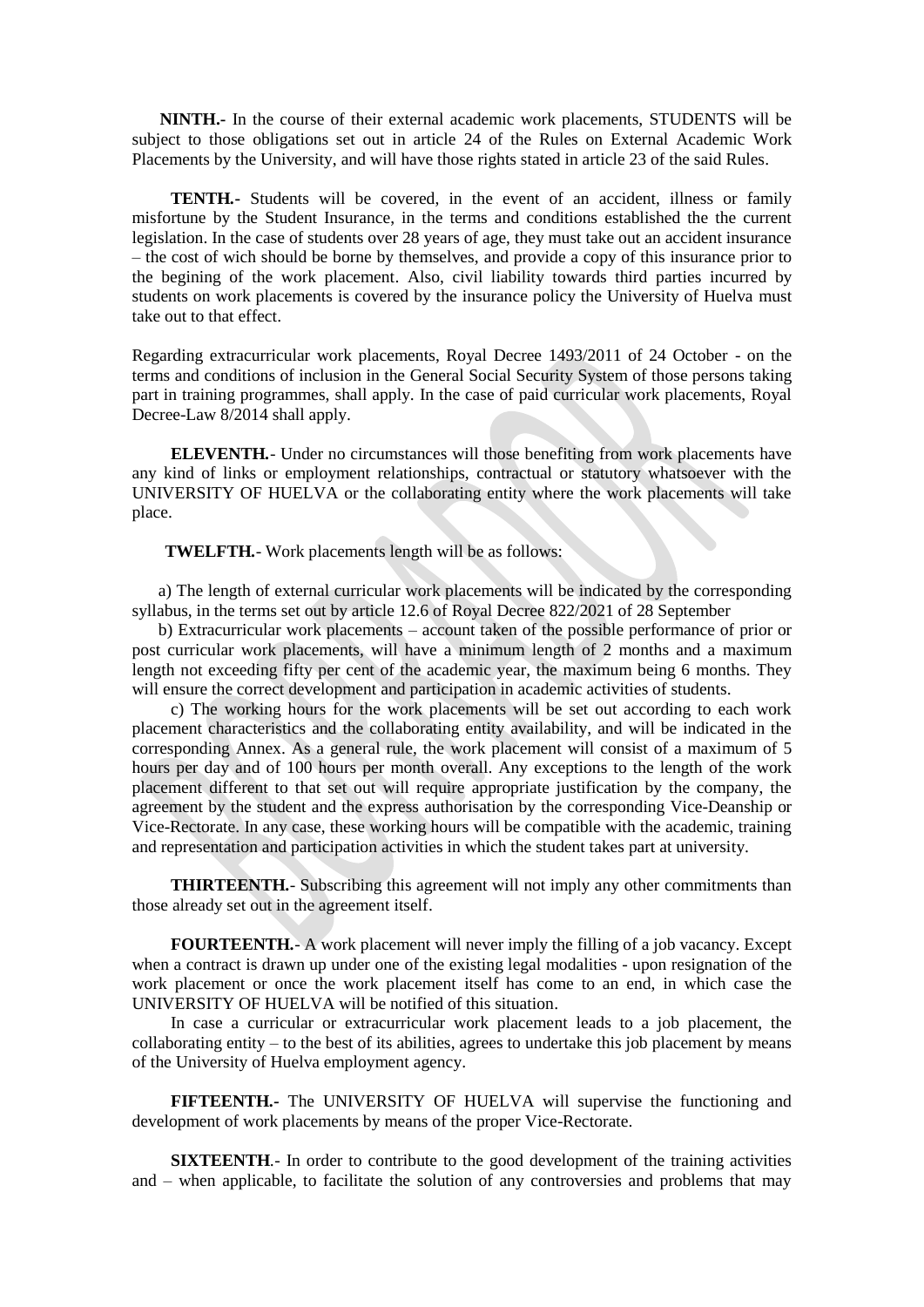arise in the application of this agreement or in the development of the external work placement, an Agreement Monitoring Committee will be set up. This Committee will consist equally of representatives of the company and the University, with a maximum of four members. Its competencies covering the knowledge and solution of any possible conflicts that may arise in the development of this agreement or that of the external work placements that take place under this agreement. The Agreement Monitoring Committee – called by the Vice-Rectorate, will meet at the request of any of its members. In any case, they must meet to know in advance the reasons for the early termination of the external work placement.

**SEVENTEENTH***.*- In the course of their external academic work placement, students will have the right to both intellectual and industrial property in the terms set out by the regulatory laws on the matter.

**EIGHTEENTH***.*- Any change that substantially modifies which has been set out in this agreement will have to be unanimously agreed upon by the signing parties in order to be valid, and must be attached in writing to this agreement as an annex.

**NINETEENTH.***-* In case any of the parties involved in the work placement should believe a breach of the terms of the said work placement has taken place – and before the possible termination of the work placement, the party or parties concerned commit themselves to give advance notice in sufficient time so as to be able to provide either a solution or the means of redress for the breach itself, without prejudice to the proper administrative or judicial procedures.

Regardless of the above, in case of breach of the conditions stated in this agreement, in the training programme to be developped by the student, in the obligations and duties of all parties involved set out in the Rules on external academic work placements by the University of Huelva or in the obligations and duties of all parties involved set out in Royal Decree 592/2014, of 11 July, which regulates external academic work placements of university students, this may lead to the termination of the work placement.

**TWENTIETH.-** This agreement is valid for four years from the date it has been subscribed. It may be renewed unanimously for a maximum period of up to four additional years a month prior to the expiry of the agreed period. Either party may withdraw from this Agreement with written notice a month before the date they would like to terminate or to renew it.

**TWENTY-FIRST.-** In accordance with article 50 of Law 40/2015 on the Legal Regime of the Public Administration (LRJSP), of 1 October, this agreement will include an explanatory report justifying the need and convenience, as well as the economic impact and the noncontractual nature of the activity.

**TWENTY-SECOND.**- The University of Huelva commits itself to ensuring that the person or persons named as academic tutor or tutors of the placement agreed here by the collaborating entity and the university itself, will be acknowledged their activity by means of a document certifying their activity as the tutor of work placement students.

**TWENTY-THIRD.**- This agreement has an administrative nature and will be governed in its interpretation and development by the Administrative and Judicial System, with special submission of all parties to the Jurisdiction of the Administrative Courts.

**TWENTY-FOURTH***.-* The parties undertake to process the personal data necessary for the execution of this agreement in accordance with the provisions of Regulation (EU) 2016/679, of